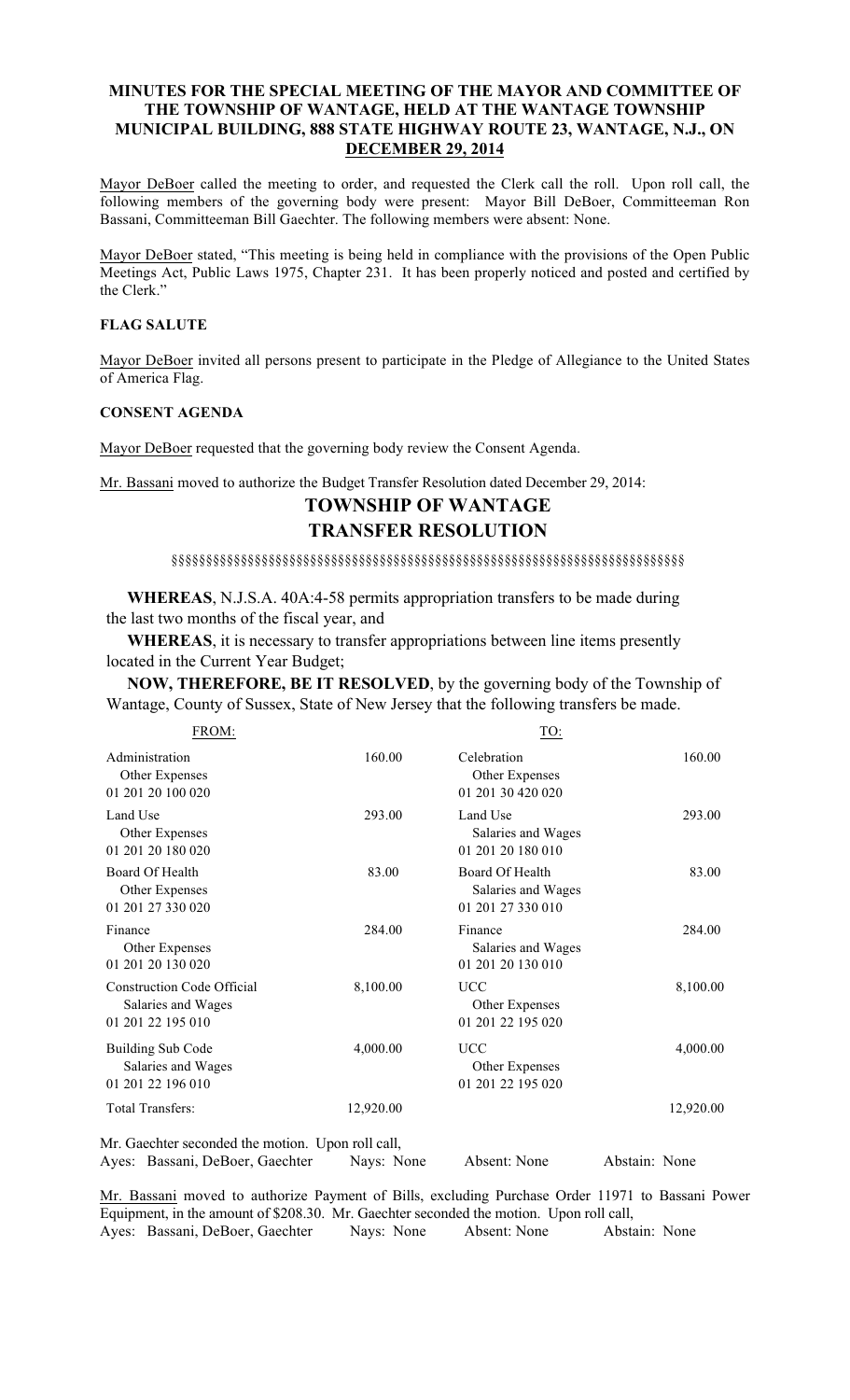#### PAGE TWO OF THE MINUTES OF DECEMBER 29, 2014

#### CONSENT AGENDA, Continued

Mr. Bassani moved to authorize the Mayor to sign the Revised Developer Agreement between Rolling Hills, Inc. and Wantage Township. Mr. Gaechter seconded the motion. Upon roll call, Ayes: Bassani, DeBoer, Gaechter Nays: None Absent: None Abstain: None Mr. Bassani moved to authorize the conditional renewal of Soil Removal License for Bicsak/Wantage Stone for Block 11 Lot 5, through April 30, 2015, subject to completion of Requirements identified by the Township Engineer in his report dated 12/22/14. Mr. Gaechter seconded the motion. Upon roll call, Ayes: Bassani, DeBoer, Gaechter Nays: None Absent: None Abstain: None Mr. Bassani moved to authorize the conditional renewal of Soil Removal License for 565 Land Development for Block 117 Lot 38.01, through April 30, 2015, subject to completion of Requirements identified by the Township Engineer in his report dated 12/22/14. Mr. Gaechter seconded the motion. Upon roll call, Ayes: Bassani, DeBoer, Gaechter Nays: None Absent: None Abstain: None Mr. Bassani moved to authorize the conditional renewal of Soil Removal License for 284 Aggregates for Block 1 Lot 8, 9, 36, 37 &, 38, through April 30, 2015, subject to completion of Requirements identified by the Township Engineer in his report dated 12/22/14. Mr. Gaechter seconded the motion. Upon roll call, Ayes: Bassani, DeBoer, Gaechter Nays: None Absent: None Abstain: None Mr. Bassani moved to authorize Change Order #1 to the Contract entitled Line Striping the Parking Lot at Colesville fire Department, increasing the contract amount by \$432.30 to Denville Line Painting, representing field adjustments to contracted amounts of materials authorized by the Township Engineer. Mr. Gaechter seconded the motion. Upon roll call, Ayes: Bassani, DeBoer, Gaechter Nays: None Absent: None Abstain: None Mr. Bassani moved to authorize Change Order #1 to the Contract entitled Line Striping On Various Streets, increasing the contract amount by \$33.60 to Denville Line Painting, representing field adjustments to contracted amounts of materials authorized by the Township Engineer. Mr. Gaechter seconded the motion. Upon roll call, Ayes: Bassani, DeBoer, Gaechter Nays: None Absent: None Abstain: None Mr. Bassani moved to authorize refund for tax sale redemption and premium as follows: \$ 41.28 to US Bank, Block 44.04 Lot 4, for tax sale certificate 12-14. \$300.00 to US Bank, Block 44.04 Lot 4, for tax sale premium certificate 12-14. Mr. Gaechter seconded the motion. Upon roll call, Ayes: Bassani, DeBoer, Gaechter Nays: None Absent: None Abstain: None Mr. Bassani moved to authorize refund for tax overpayment in the amount of \$4,636.50 to Michael & Karen Rainer, Block 33 Lot 11.01 for veteran disability allowed. Mr. Gaechter seconded the motion. Upon roll call, Ayes: Bassani, DeBoer, Gaechter Nays: None Absent: None Abstain: None Mr. Bassani moved to authorize refund for completed land use application in the amount of \$22.35 to Jeffery and Barbara Davis, Block 142 Lot 2.01 for L-14-04. Mr. Gaechter seconded the motion. Upon roll call, Ayes: Bassani, DeBoer, Gaechter Nays: None Absent: None Abstain: None

## Payment of Bill

Mr. Gaechter moved to approve the payment of bills for Purchase Order 11971 to Bassani Power Equipment, in the amount of \$208.30. Mayor DeBoer seconded the motion. Mr. Bassani announced he was recusing himself from participation in this motion. Upon roll call, Ayes: DeBoer , Gaechter Nays: None Absent: None Abstain: None

## EXECUTIVE SESSION

Mr. Gaechter moved to approve the following resolution:

WHEREAS, the Open Public Meetings Act, P. L. 1975, Chapter 231 permits the exclusion of the public from a meeting in certain circumstances; and

WHEREAS, this public body is of the opinion that such circumstances presently exist;